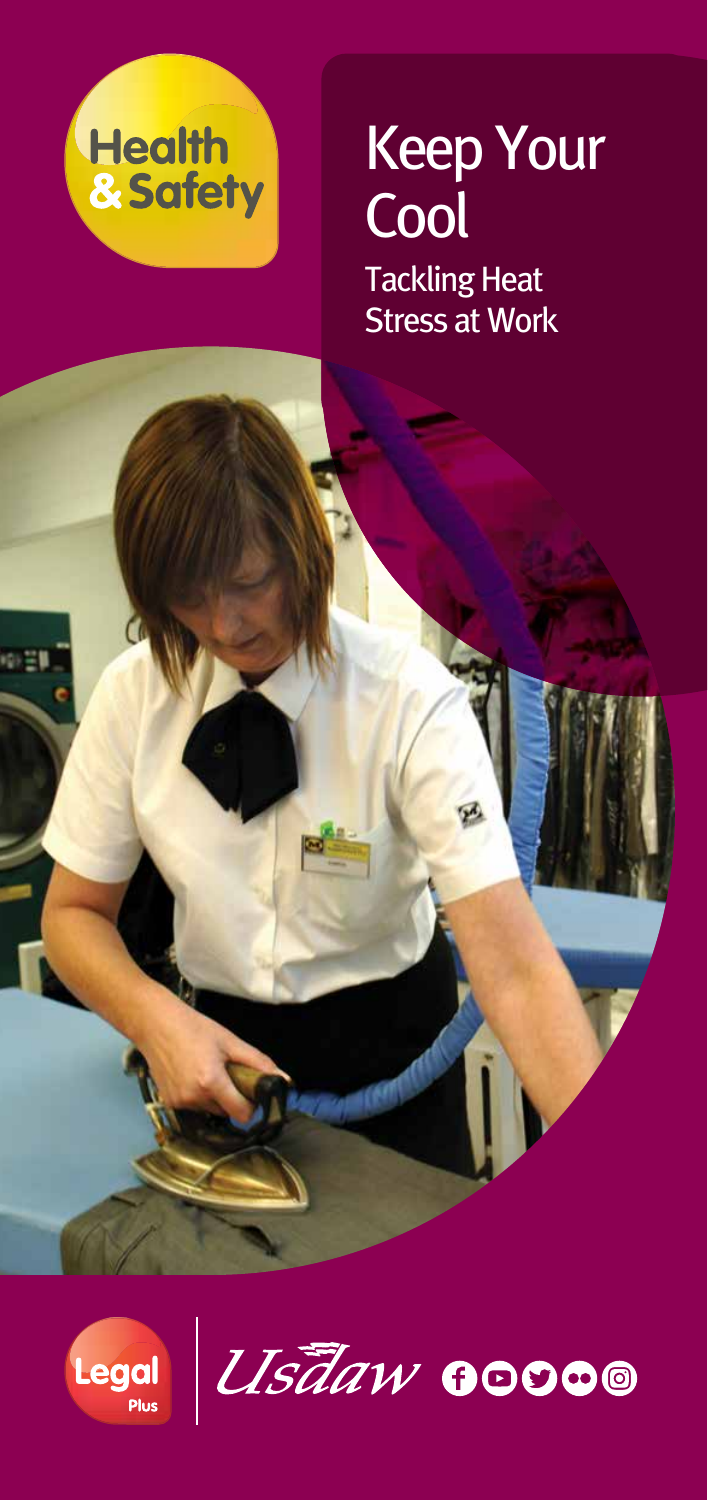# Too Hot for Comfort?

## The law says your employer must maintain a reasonable temperature in your workplace.\*

It doesn't specify a maximum reasonable temperature, but employers are expected to take steps to deal with situations where the temperature is uncomfortably high.

The effects of heat depend on a variety of factors such as air temperature, heat sources, humidity, physical exertion, etc. Together these contribute toward a workers 'thermal comfort'.

Information on **Thermal Comfort** can be found on the HSEs website **www.hse.gov.uk/temperature/index.htm**

Experts say the comfort zone is normally in the region of 16°C to 24°C. As the temperature rises above this zone, heat exhaustion starts. People start to suffer loss of concentration, there are increases in accidents and loss of productivity. Symptoms include irritability, dizzyness, headaches, nausea and fainting.

Sweating also can cause problems. You can lose as much as two pints of water an hour through sweating. If fluids and salt are not replaced nausea, vomiting and muscle cramps can occur. Prolonged sweating can cause skin rashes and blocked pores (or 'prickly heat').

If your body temperature gets too high, heat stroke can occur. Research has shown that people who are not used to high temperatures can only work for an hour or so at temperatures of 40°C before collapsing, even when the work involves no physical effort.



\*Workplace (Health, Safety and Welfare) Regulations 1992, Reg.7.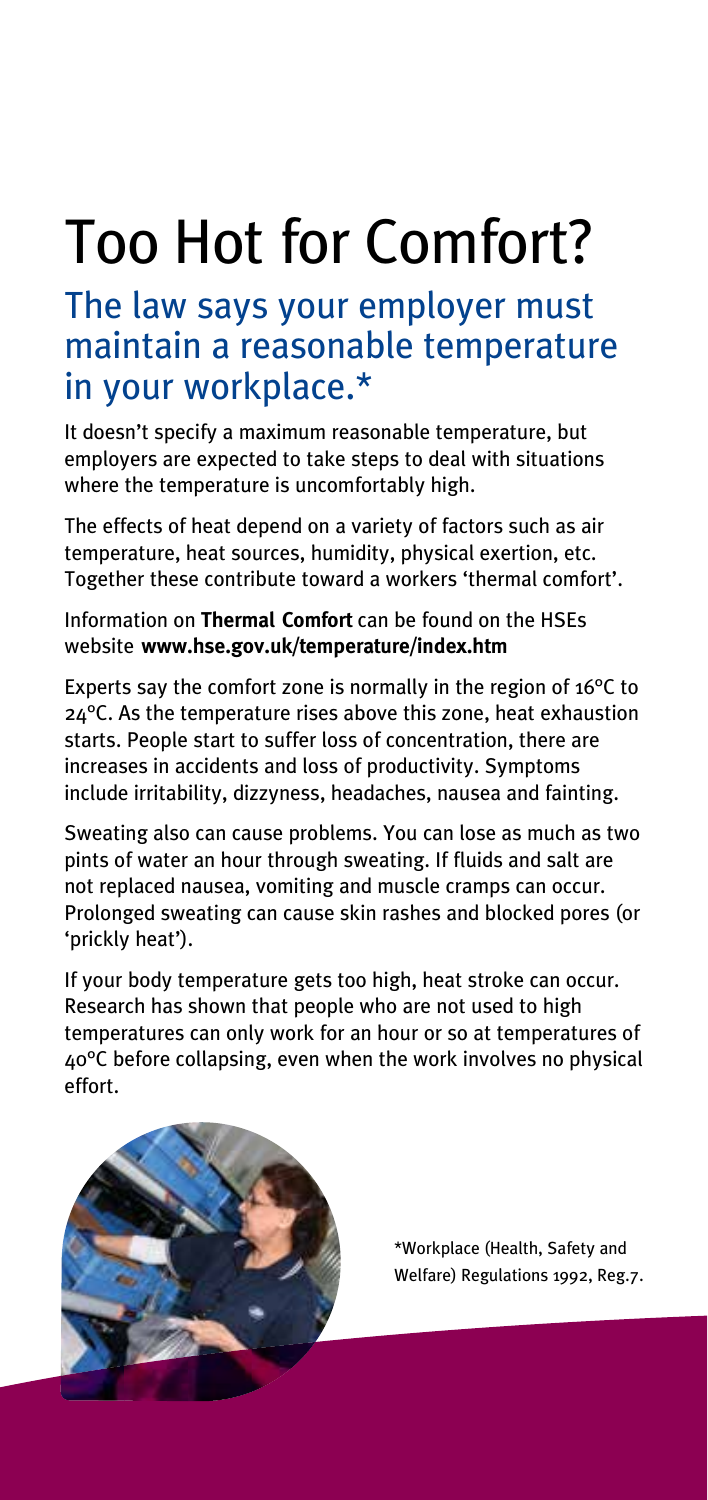# Cool It!

**Where high temperatures are a common problem for much of the working time (for example, in kitchens, bakeries, etc.) there are things employers can do to reduce the heat.**

## Insulating or removing heat sources

Identifying the main sources of heat and either shielding them or removing them altogether will stop the problem at source. When buying new equipment employers should think about the heat it will generate in use.

## Improving ventilation

Simply increasing the circulation of fresh air can help with some problems. In kitchen areas, for example, good extraction will carry away steam and hot air and draw in cooler air. In more serious cases air-conditioning plants may be needed to bring down the temperature of the air. Ventilation and air-conditioning equipment needs to be regularly maintained and cleaned to make sure it is safe and effective.

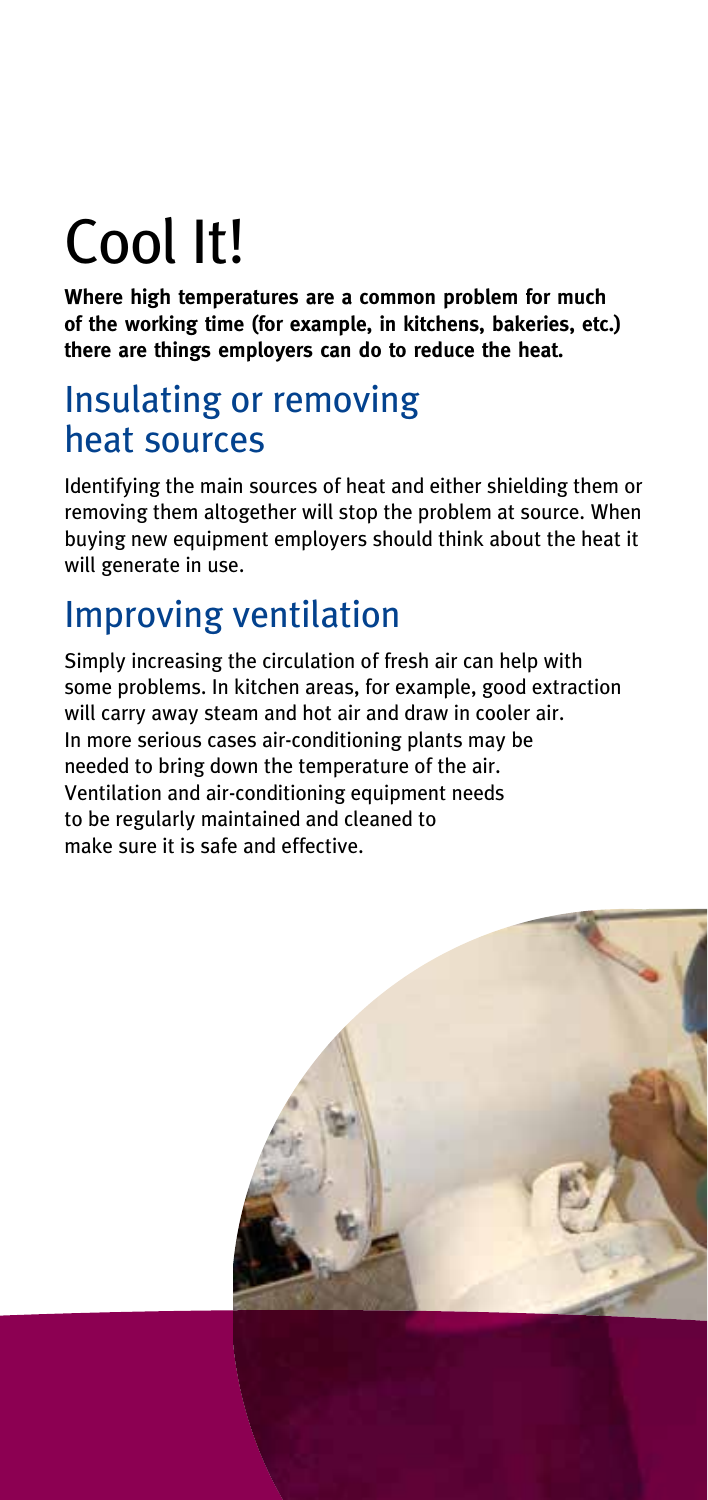## Temporary measures

Where problems may occur occasionally (for example, during spells of exceptionally warm weather) or when air-conditioning equipment fails, there are still things which can help.

Fans can help to get the air moving but are less effective in very hot and humid conditions. Portable or temporary air-conditioning units can be hired. Wherever temporary equipment is used don't forget about electrical safety, trailing cables, etc.

Provision of cold drinks can help people cool down and replace fluid. More frequent rest breaks away from the hot area or job rotation to limit time spent in the hot area can also help. Relaxation of dress or uniform codes, for example, letting people work in shirt sleeves, not insisting that women wear tights or men wear ties, can also help.

**Usdaw believes that temperatures above 24°C begin to get unreasonably warm. Where they occur employers should take steps to reduce the temperature or to make things more comfortable.**

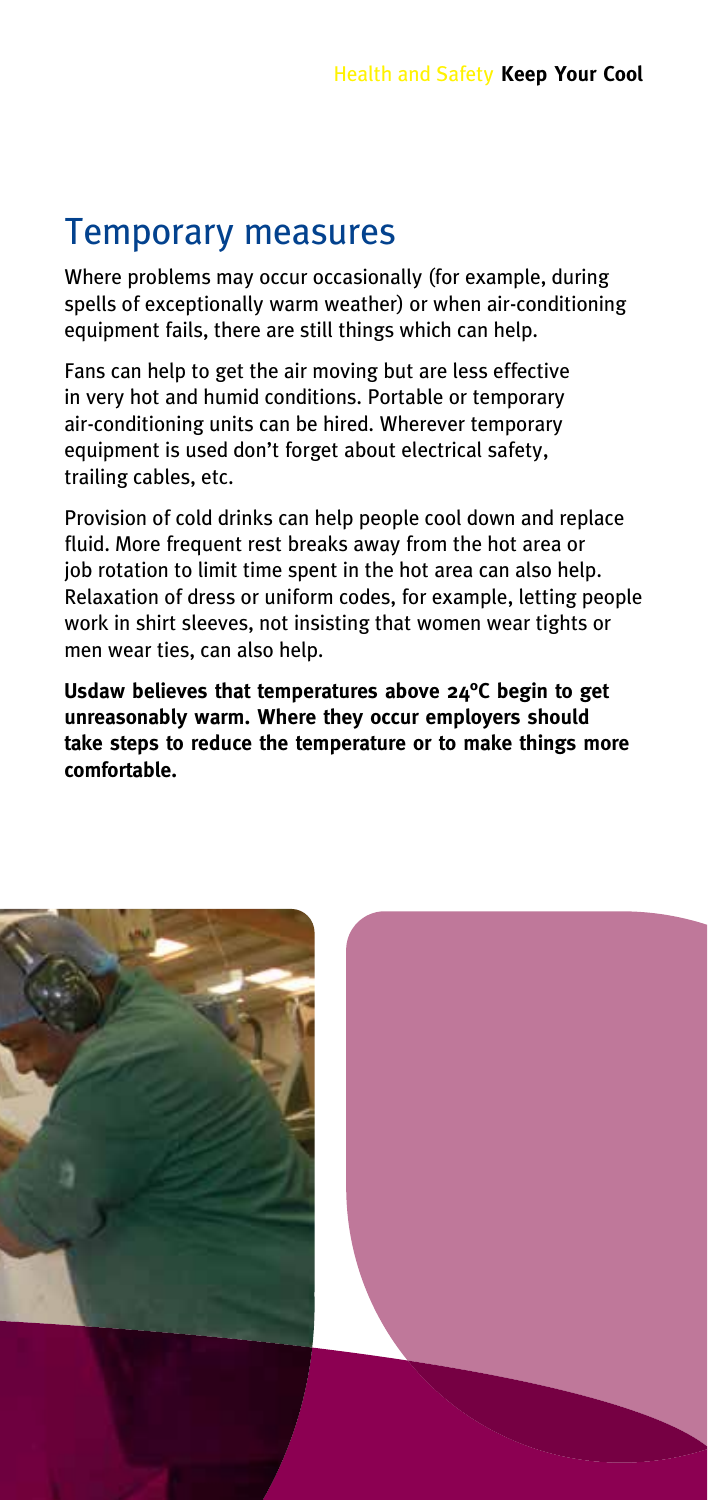## What Can You Do?

- **C** Under the law, there must be enough thermometers around the workplace for you to determine the temperature where you work.
- If it gets too hot where you work, raise it with management. A good manager will listen to complaints and act on them. Even simple steps like providing cold drinks will help to show that management are sympathetic.
- **If your employer recognises the Union, your local Safety** Representative can use their legal powers to investigate the problem and take it up with management to get improvements.
- If you work for an employer who does not recognise the Union, there may be less Usdaw can do to help.
- Calling in the enforcement authorities may help (Health and Safety Executive for factories, Environmental Health Officers for offices or shops). But the fact that there is no maximum temperature in the law may limit what they can do.
- **High temperatures at work can make life a misery and can** damage your health. They can be controlled more effectively where the Union is recognised and organised.

**If you want better health and safety conditions where you work, make sure you're in Usdaw.**

## Temperature conversion chart

| Centigrade   | <b>Fahrenheit</b> |
|--------------|-------------------|
| $\mathbf{o}$ | 32                |
| 10           | 50                |
| 20           | 68                |
| 30           | 86                |
| 40           | 104               |
| 50           | 122               |